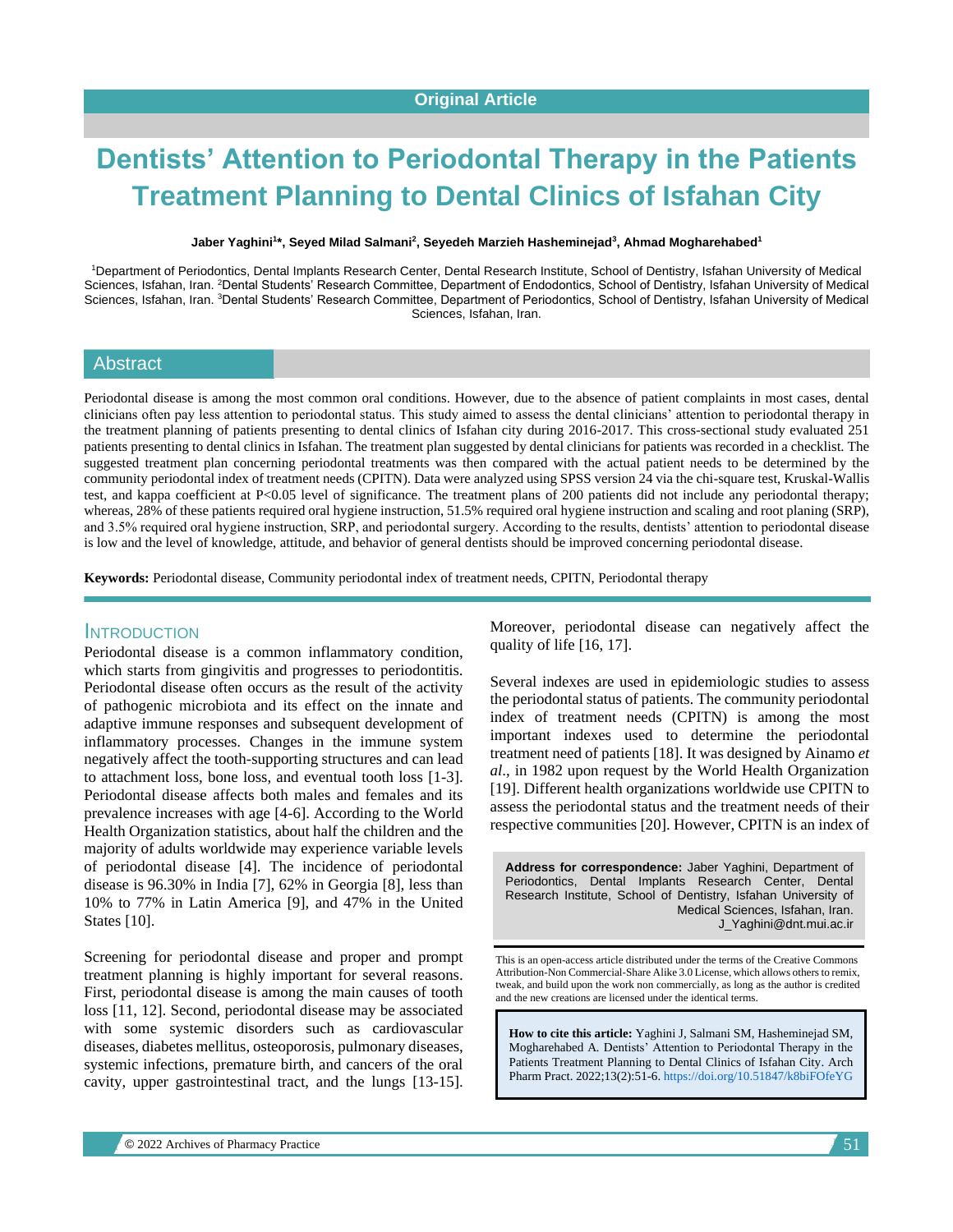treatment needs and cannot replace clinical indices such as clinical attachment level, since it cannot differentiate between different periodontal conditions [21].

During the recent decades, the CPITN has been frequently used for the assessment of periodontal status and the need for periodontal treatment in different communities. According to the CPITN, periodontal treatment need was 61% in an Indian subpopulation  $\geq 15$  years of age [22]. Zovko *et al.*, in Herzegovina evaluated the treatment needs of 20 to 49-yearolds and reported that 8% required oral hygiene instruction, 81.8% required prophylaxis and initial treatment, and 2.6% required professional treatment [23]. Hesari *et al*., in Iran reported that only 1% of 35 to 45-year-olds had CPITN=0 [24]. Sanei *et al*., evaluated 13 provinces of Iran and reported healthy periodontal status in only 14.5% of the population of adolescents. They showed that CPITN was significantly higher in boys, villagers, those with occasional toothbrushing, and large families [25].

Considering the high prevalence of periodontal problems reported in previous studies, it is imperative for dental clinicians to thoroughly evaluate the periodontal status of patients during dental visits [26]. However, despite the high prevalence and significance of periodontal disease, periodontal therapy is sometimes overlooked in the treatment planning of patients [27]. Thus, this study aimed to assess the dental clinicians' attention to periodontal therapy in the treatment planning of patients presenting to dental clinics of Isfahan city, Iran.

# MATERIALS AND METHODS

This descriptive, cross-sectional study was carried out at the School of Dentistry, Isfahan University of Medical Sciences, in 2016. The target population comprised of patients presenting to dental clinics of Isfahan city in 2016.

The inclusion criteria were age  $\geq$ 19 years, patients presenting to a general dentist, and both the patient and dental clinician's consent for participation in the study. Not answering the questions in the questionnaire and dental clinicians not consenting to the study were the exclusion criteria.

Patients were selected by cluster sampling. First, the list of dental clinics (both private and public) in 14 districts of Isfahan city was obtained and from each district, proportionate to the population of the respective district, one to three clinics were randomly chosen. Uncooperative clinics were excluded and replaced. In each selected clinic, patients were selected using convenience sampling. A total of 251 patients were enrolled as such. After briefing the patients about the objectives and methodology of the study, written informed consent was obtained from them and a checklist was used to collect information regarding age, sex, level of education, frequency of daily toothbrushing, history of previous dental treatments, and cigarette smoking. After routine dental examination of patients by the attending dentist

in the clinic, the treatment plan suggested by the dentist was recorded in a checklist.

Periodontal examination was performed using a periodontal probe (612 WHO) and a dental mirror on a dental chair under adequate lighting by an experienced dentist. The periodontal status of the patients and their periodontal treatment needs were determined using the CPITN according to **Table 1** [28].

| <b>Table 1. Community Periodontal Index of Treatment</b><br><b>Needs</b> |                               |                             |                                                          |  |  |  |  |  |
|--------------------------------------------------------------------------|-------------------------------|-----------------------------|----------------------------------------------------------|--|--|--|--|--|
| Periodontal<br>status                                                    | <b>CPITN</b><br>score         | <b>TN</b><br>code           | TNs                                                      |  |  |  |  |  |
| <b>Healthy</b>                                                           | $\theta$                      | $\Omega$                    | No periodontal TNs                                       |  |  |  |  |  |
| <b>Bleeding on</b><br>probing                                            | 1                             | 1                           | Oral hygiene improvement                                 |  |  |  |  |  |
| Supragingival<br>or subgingival<br>calculus                              | $\mathfrak{D}_{\mathfrak{p}}$ | $\mathcal{D}_{\mathcal{L}}$ | Calculus removal and oral<br>hygiene improvement         |  |  |  |  |  |
| Pockets (4 or<br>5mm)                                                    | 3                             | $\mathfrak{D}$              | Calculus removal and oral<br>hygiene improvement         |  |  |  |  |  |
| <b>Pockets</b><br>$($ >6mm $)$                                           | 4                             | 3                           | Complex periodontal care and<br>oral hygiene improvement |  |  |  |  |  |

A complete oral examination was carried out. Each jaw was divided into six sextants (one in the front and two in the back of each arch). Accordingly, the number of teeth in these sextants included 14-17, 13-23, 24-27, 34-37, 33-43, and 44- 47. In each sextant, a minimum of two teeth had to be present with no indication for extraction. In the case of the presence of fewer than two teeth, the single tooth was included in the next sextant. Bleeding on probing was evaluated using a periodontal probe by applying a load of less than 25 g. After 20 seconds, the presence/absence of bleeding was recorded. Pocket depth was measured in six points around each tooth including the mesiobuccal, midbuccal, distobuccal, mesiolingual, midlingual, and distolingual and the maximum value was recorded. As shown in **Table 1**, the maximum score of each sextant was recorded. Next, the patients' checklists and the suggested treatment plans by dentists were evaluated and compared with the actual treatment needs to determine whether the treatment plan includes periodontal therapy or not. If periodontal therapy had been mentioned in the treatment plan, the agreement of the suggested treatment with the actual patient needs was evaluated. The collected data were analyzed using SPSS version 24 via the chi-square test, Kruskal-Wallis test, and kappa coefficient. The level of significance was set at P<0.05.

# RESULTS AND DISCUSSION

This study evaluated 251 patients presenting to active dental clinics in 14 municipal districts in Isfahan city. **Table 3** presents the demographic information of patients. According to the treatment plans suggested by the attending dentists of the clinics, 205 patients (81.7%) required restorative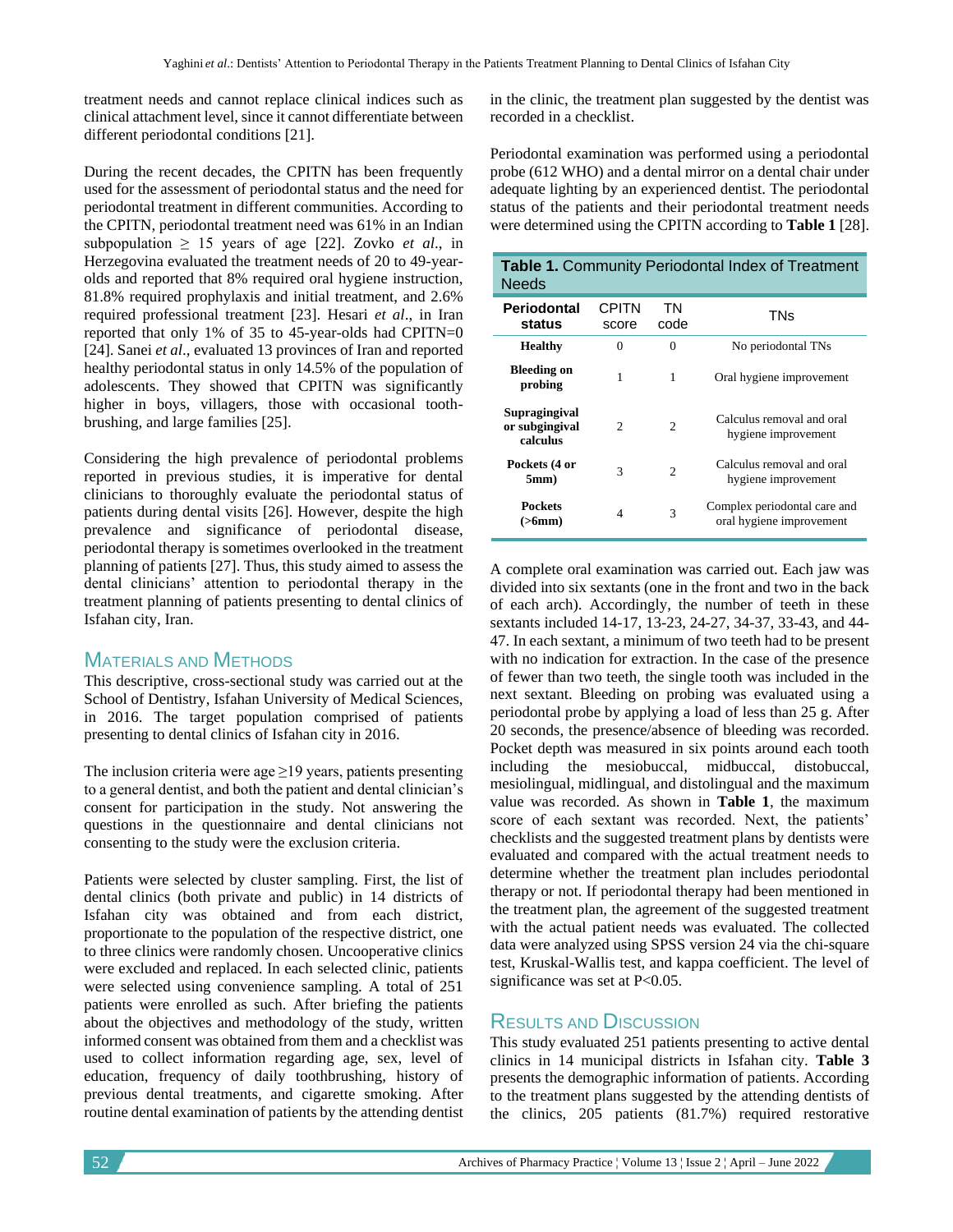treatments, 16 (6.4%) required orthodontic treatment, 83 (33.1%) required prosthetic treatment, 132 (52.6%) required endodontic treatment, 71 (28.3%) required surgical treatment and 51 (20.3%) required periodontal therapy.

According to the CPITN, of 251 patients, 34 (13.5%) had healthy gingiva. Of the remaining patients, 56 (22.3%) had bleeding on probing, 89 (35.5%) had supra-gingival or subgingival calculus, 53 (21.1%) had 4-5 mm deep pockets and 19 (7.6%) had  $\geq 6$  mm pocket depth. According to the CPITN, of 251 patients, 34 did not require any special care, 56 required oral hygiene instruction, 142 required oral hygiene instruction, and scaling and root planing (SRP), and 19 required oral hygiene instruction, SRP, and periodontal surgery.

Concerning the treatment plans suggested by dentists, dental clinicians did not suggest any periodontal treatment for 200 patients while among these 200 patients, 56 (28%) required oral hygiene instruction, 103 (51.5%) required oral hygiene instruction and SRP, and 7 (3.5%) required oral hygiene instruction, SRP and periodontal surgery. Also, 49 patients underwent SRP; out of which, 39 required oral hygiene instruction in addition to SRP, and 10 required oral hygiene instruction, SRP, and periodontal surgery. Of a total of 251 patients, 2 underwent periodontal surgery, who also required SRP according to the CPITN **(Table 2)**.

| Table 2. Frequency distribution of treatment plan based |  |
|---------------------------------------------------------|--|
| on CPITN                                                |  |

|                  |                                                | dentists' proposed treatment<br>plan |                     |                                                   |  |  |  |  |
|------------------|------------------------------------------------|--------------------------------------|---------------------|---------------------------------------------------|--|--|--|--|
|                  | treatment plan                                 | No<br>periodontal<br>treatment       | Calculus<br>removal | Calculus<br>removal and<br>periodontal<br>surgery |  |  |  |  |
|                  | No periodontal TNs                             | 34<br>(17%)                          | $\Omega$<br>$(0\%)$ | $\Omega$<br>$(0\%)$                               |  |  |  |  |
| treatment needs  | oral hygiene education                         | 56<br>(28%)                          | 0<br>$(0\%)$        | $(0\%)$                                           |  |  |  |  |
| according to CPI | oral hygiene education<br>and Calculus removal | 103<br>$(51.5\%)$                    | 39 (79.6%)          | $(0\%)$                                           |  |  |  |  |

| oral hygiene education<br>and Calculus removal<br>and periodontal surgery | $(3.5\%)$        | $10(20.4\%)$ 2(100%) |  |
|---------------------------------------------------------------------------|------------------|----------------------|--|
| total                                                                     | 200<br>$(100\%)$ | $49(100\%)$ 2(100%)  |  |

The Chi-square test revealed that the suggested periodontal treatment plan had a significant difference with the actual treatment needs of patients (P<0.001). On the other hand, the kappa statistic revealed that the agreement between the suggested treatment plan and the need for periodontal treatment was not significant (kappa=0.024, P=0.18).

**Table 3** presents the frequency distribution of gingival health status and the treatment needs of male and female patients. According to the chi-square test, the gingival health status and the treatment need were significantly different between males and females such that females had a more favorable gingival health status and fewer treatment needs. It should be noted that none of the female patients had  $\geq 6$  mm pocket depth and no female patient required periodontal surgery; whereas, 12.5% of males had  $\geq$ 6 mm pocket depth, and 14% of males required periodontal surgery.

According to **Table 3**, patients with healthy gingiva had the lowest mean age (27.9±4.7 years) while those with  $\geq 6$  mm pocket depth had the highest mean age (46.5±8.9 years). Oneway ANOVA revealed a significant association between the gingival health status and patients' age (P<0.001). Patients with no periodontal treatment need had the lowest mean age  $(27.9\pm4.7 \text{ years})$  while those requiring SRP and periodontal surgery had the highest mean age  $(44.8\pm9.8 \text{ years})$ . Accordingly, a significant association was noted between age and periodontal treatment needs of patients (P<0.001).

As shown in **Table 3**, gingival health status and the treatment need had a significant association with cigarette smoking such that smoker patients had a lower level of gingival health; 39.1% of smoker patients had 4-5 mm pocket depth and 18.8% had ≥6 mm pocket depth. The prevalence of 4-5 mm and ≥6 mm pocket depth in non-smokers was 15.9% and 2.2%, respectively (P<0.001). In terms of treatment needs, smoker patients had higher treatment needs such that 21.7% of them required periodontal surgery, while this rate was 2.2% in non-smokers (P<0.001).

### **Table 3.** Frequency distribution of periodontal status and patient's need for treatment by age, sex, and smoking

|            |                                      | sex           |               |             | age             |             | smoking                 |                       |             |
|------------|--------------------------------------|---------------|---------------|-------------|-----------------|-------------|-------------------------|-----------------------|-------------|
| index      | <b>Status</b>                        | male          | female        | Р-<br>value | average         | Р-<br>value | smoking                 | <b>Not</b><br>smoking | Р-<br>value |
| <b>CPI</b> | <b>Healthy Periodontal Condition</b> | $(5.1\%)$     | 21<br>(18.3%) |             | $27.9 + 4.7$    |             | $(1.4\%)$               | 33<br>$(18.1\%)$      | < 0.001     |
|            | Bop                                  | 19<br>(14%)   | 28<br>(24.3%) | < 0.001     | $31.9 \pm 11.1$ | < 0.001     | $\mathbf{0}$<br>$(0\%)$ | 52<br>(28.6%)         |             |
|            | Calculus                             | 54<br>(39.7%) | 33<br>(28.7%) |             | $38.9 \pm 11.6$ |             | 28<br>$(40.6\%)$        | 64<br>$(35.2\%)$      |             |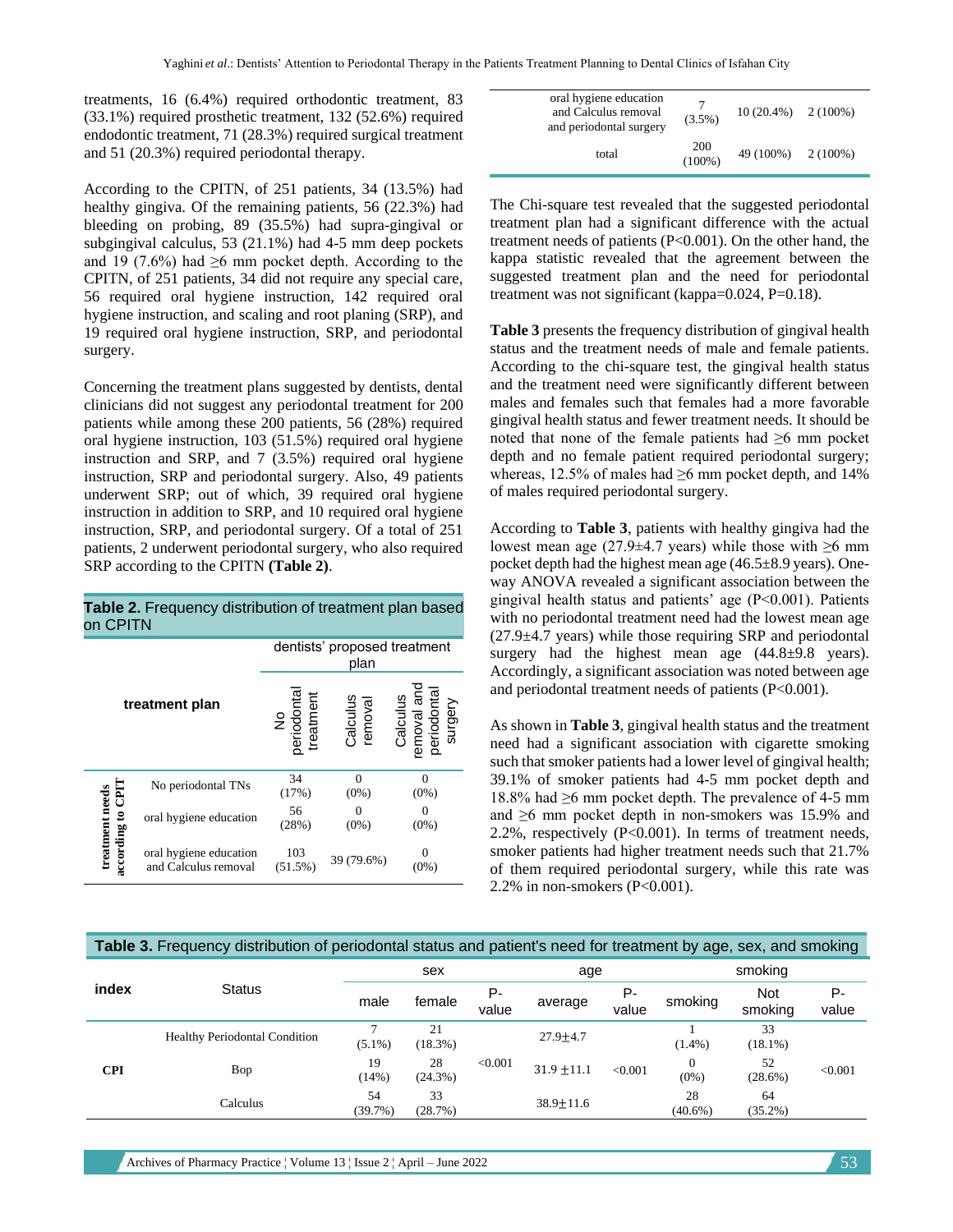Yaghini et al.: Dentists' Attention to Periodontal Therapy in the Patients Treatment Planning to Dental Clinics of Isfahan City

|    | Pocket with a depth of 4-5 mm<br>Pocket with depth of 6mm or more    | 39<br>(28.7%)<br>17 | 33<br>(28.7%)<br>$\Omega$ |         | $39.1 \pm 11.7$<br>$46.5 \pm 8.9$ |         | 27<br>$(39.1\%)$<br>13 | 29<br>$(15.9\%)$<br>4 |         |
|----|----------------------------------------------------------------------|---------------------|---------------------------|---------|-----------------------------------|---------|------------------------|-----------------------|---------|
| TN |                                                                      | $(12.5\%)$          | $(0\%)$                   |         |                                   | < 0.001 | $(18.8\%)$             | $(2.2\%)$             | < 0.001 |
|    | No care need                                                         | $(5.1\%)$           | 27<br>(23.5%)             |         | $27.9 + 4.7$                      |         | $(1.4\%)$              | 33<br>$(18.1\%)$      |         |
|    | Oral hygiene Education                                               | 23<br>$(16.9\%)$    | 33<br>(28.7%)             | < 0.001 | $31.5 + 9.7$                      |         | $\Omega$<br>$(0\%)$    | 56<br>$(30.8\%)$      |         |
|    | Oral hygiene Education and calculus<br>removal                       | 87<br>(64%)         | 55<br>$(47.8\%)$          |         | $39.4 \pm 12$                     |         | 53<br>$(76.8\%)$       | 89<br>$(48.9\%)$      |         |
|    | Oral hygiene Education, calculus<br>removal, and periodontal surgery | 19<br>(14%)         | $\Omega$<br>$(0\%)$       |         | $44.8 + 9.8$                      |         | 15<br>(21.7%)          | 4<br>$(2.2\%)$        |         |

According to **Table 4**, patients with an elementary level of education had the lowest level of gingival health; 14.3% had 4-5 mm pocket depth and 57.1% had ≥6 mm pocket depth. The prevalence of 4-5 mm and  $\geq 6$  mm pocket depth in patients with high-school education was 39.4% and 24.8%, respectively. These values were 33.3% and 18.5% in patients with a university education, respectively. The linear by linear test revealed a significant difference in gingival health status according to the level of education of patients  $(P<0.05)$ . As shown in **Table 4**, the treatment need was significantly different according to the level of education of patients such that 38.5% of those with elementary education required oral hygiene instruction, SRP, and periodontal surgery while this rate was 7.2% among patients with a high-school level of education and 4.7% in those with university education  $(P<0.001)$ .

As shown in **Table 4**, gingival health status and the treatment need were significantly different according to the frequency of toothbrushing by patients. Patients who did not brush their teeth had a lower level of gingival health such that 50% of patients who did not brush their teeth had ≥6 mm pocket depth. However, none of the patients who brushed their teeth twice daily had ≥6 mm pocket depth. In terms of treatment needs, those who did not brush their teeth had higher treatment needs such that 50% of them required periodontal surgery while this rate was 3% among those who brushed their teeth twice daily (P<0.001).

**Table 4.** Frequency distribution of periodontal status and patient's need for treatment by Level of Education and Brushing times

|            |                                                                         | Level of Education           |                          |                         | <b>Brushing times</b> |                              |                     |                  |                           |                |
|------------|-------------------------------------------------------------------------|------------------------------|--------------------------|-------------------------|-----------------------|------------------------------|---------------------|------------------|---------------------------|----------------|
| index      | <b>Status</b>                                                           | Elementary<br>education      | High school<br>education | university<br>education | P-<br>value           | No<br>brushing               | sometimes           | once a<br>day    | twice a<br>day            | $P -$<br>value |
| <b>CPI</b> | <b>Healthy Periodontal</b><br>Condition                                 | $\Omega$<br>$(0\%)$          | 5<br>$(4.6\%)$           | 19<br>$(14.1\%)$        | < 0.05                | $\Omega$<br>$(0\%)$          | $\theta$<br>$(0\%)$ | 20<br>(16%)      | 14<br>$(20.9\%)$          | < 0.001        |
|            | Bop                                                                     | $(14.3\%)$                   | 17<br>$(15.6\%)$         | 23<br>(17%)             |                       | $\Omega$<br>$(0\%)$          | 11<br>$(20.8\%)$    | 21<br>$(16.8\%)$ | 20<br>$(29.9\%)$          |                |
|            | Calculus                                                                | $(14.3\%)$                   | 17<br>$(15.6\%)$         | 23<br>(17%)             |                       | (16.7%)                      | 20<br>(37.7%)       | 55<br>(44%)      | 16<br>$(23.9\%)$          |                |
|            | Pocket with depth of 4-5 mm                                             | $(14.3\%)$                   | 43<br>$(39.4\%)$         | 45<br>$(33.3\%)$        |                       | $\overline{2}$<br>$(33.3\%)$ | 14<br>$(26.4\%)$    | 23<br>$(18.4\%)$ | 17<br>$(25.4\%)$          |                |
|            | Pocket with depth of 6mm or<br>more                                     | $\overline{4}$<br>$(57.1\%)$ | 27<br>$(24.8\%)$         | 25<br>$(18.5\%)$        |                       | 3<br>(50%)                   | 8<br>$(15.1\%)$     | 6<br>$(4.8\%)$   | $\overline{0}$<br>$(0\%)$ |                |
| TN         | No care need                                                            | $\Omega$<br>$(0\%)$          | 10<br>$(9\%)$            | 24<br>$(18.9\%)$        | < 0.001               | $\Omega$<br>$(0\%)$          | $\Omega$<br>$(0\%)$ | 20<br>(16%)      | 14<br>$(20.9\%)$          | < 0.001        |
|            | Oral hygiene Education                                                  | $\Omega$<br>$(0\%)$          | 24<br>(21.6%)            | 32<br>(25.2%)           |                       | $\theta$<br>$(0\%)$          | 11<br>$(20.8\%)$    | 25<br>(20%)      | 20<br>$(29.9\%)$          |                |
|            | Oral hygiene Education and<br>calculus removal                          | 8<br>$(61.5\%)$              | 69<br>$(62.2\%)$         | 65<br>$(51.2\%)$        |                       | 3<br>$(50\%)$                | 34<br>$(64.2\%)$    | 74<br>$(59.2\%)$ | 31<br>$(46.3\%)$          |                |
|            | Oral hygiene Education,<br>calculus removal, and<br>periodontal surgery | 5<br>(38.5%)                 | 8<br>(7.2%)              | 6<br>$(4.7\%)$          |                       | 3<br>(50%)                   | 8<br>$(15.1\%)$     | 6<br>$(4.8\%)$   | 2<br>(3%)                 |                |

Poor oral hygiene is the most common cause of periodontal disease [11]. As mentioned earlier, periodontal disease has a high prevalence worldwide. It has a prevalence of around 50% according to the World Health Organization [4]. On the other hand, its prevalence has been reported to be 96.30% in India [7], 62% in Georgia [8], less than 10% to 77% in Latin America [9], and 47% in the United States. To the best of the authors' knowledge, there is no comprehensive study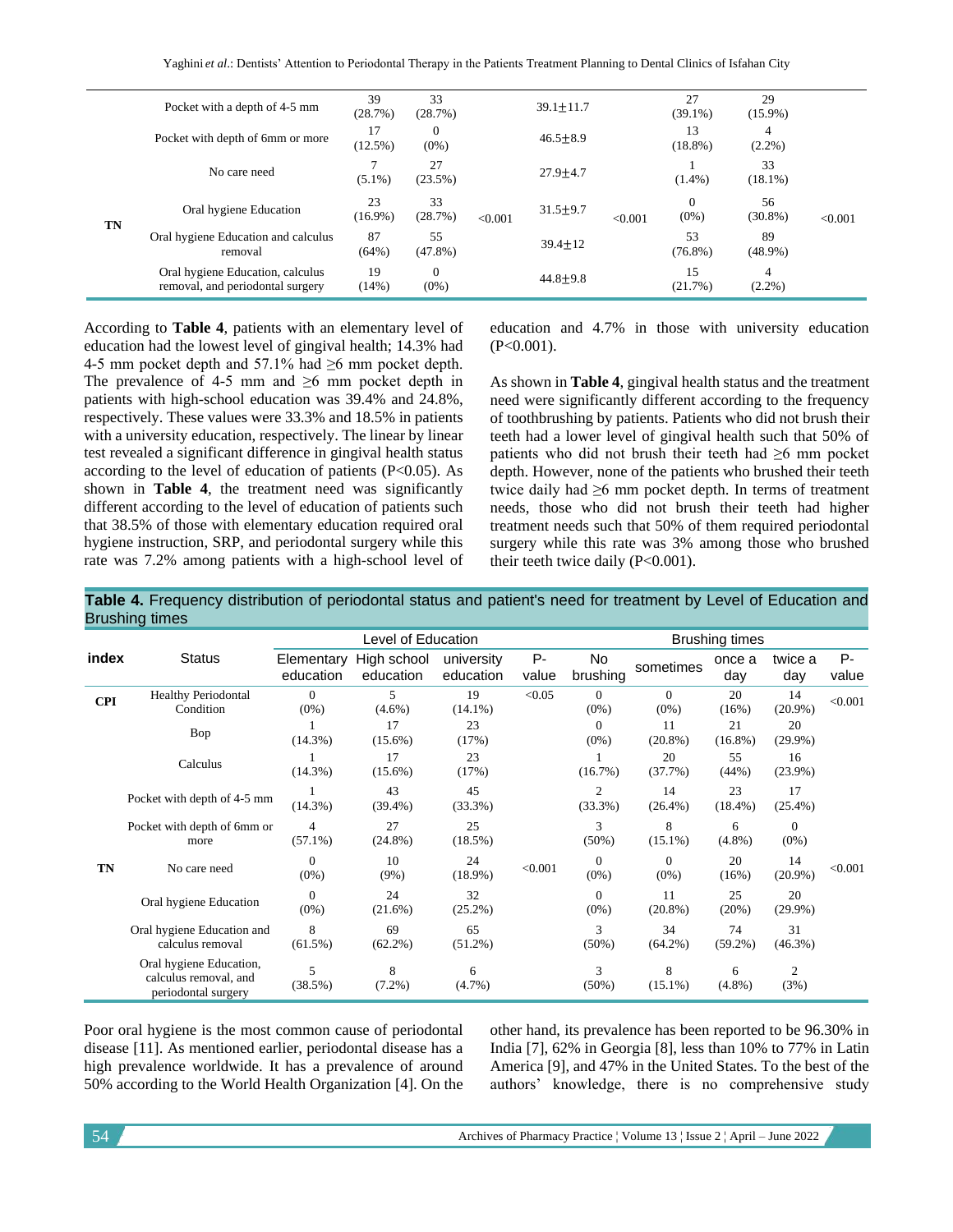regarding the prevalence of periodontal disease in Iran. However, some studies have shown that a considerable percentage of dental patients in Iran are not periodontally healthy [25-27]. Considering the high percentage of periodontal disease in patients and the significance of early detection and treatment of periodontal disease, this study assessed the dentists' attention to periodontal therapy in the treatment planning of patients presenting to dental clinics of Isfahan in 2016.

The present study evaluated 251 patients presenting to dental clinics of Isfahan; among which, periodontal treatment plans had been suggested for only 51 patients. No periodontal treatment plan had been suggested for the remaining 200 patients; whereas, 28% of the required oral hygiene instruction, 51.5% required oral hygiene instruction and SRP, and 3.5% required oral hygiene instruction, SRP, and periodontal surgery. In general, there was not a complete agreement between the actual periodontal treatment needs of patients and the suggested treatment plan by dentists. Our results also showed a significant difference in the periodontal status and treatment needs of patients based on their demographics. Males, older individuals, patients with a lower level of education, and smokers had poorer periodontal status and higher treatment needs, which was in agreement with the findings of other studies.

According to the CPITN, of 251 patients, 34 (13.5%) had healthy gingiva. Of the remaining patients, 56 (22.3%) had bleeding on probing, 89 (35.5%) had supra-gingival or subgingival calculus, 53 (21.1%) had 4-5 mm deep pockets and 19 (7.6%) had  $\geq 6$  mm pocket depth, which indicated the higher presence of calculus compared to other periodontal conditions. According to the CPITN, of 251 patients, 34 did not require any special care, 56 required oral hygiene instruction, 142 required oral hygiene instruction and SRP, and 19 required oral hygiene instruction, SRP and periodontal surgery, which highlights the greater need for oral hygiene instruction and SRP compared to complex treatment. Sekhon *et al.*, in their study in 2015 in India evaluated the CPITN and found a higher prevalence of periodontal disease in males, older individuals, and smokers, which was in agreement with our results [22].

Zovko *et al*., in their study in 2014 in Herzegovina used the CPITN and showed a higher prevalence of periodontal disease in smokers and showed 8% of patients required oral hygiene instruction, 81.8% required prophylaxis and initial treatment, and 2.6% required complex periodontal treatment. Their findings were in accordance with ours. Similarly, in our study, the need for SRP and initial treatments were higher than the need for periodontal surgery. Also, cigarette smoking was associated with a higher prevalence of periodontal disease [18]. In the study conducted by Hesari *et al*., in Iran in 2007, 1% of patients between 35 to 45 years had CPITN=0; accordingly, the majority of patients had unhealthy periodontal status while in our study, 13.5% had healthy periodontium. This difference in the results may be attributed to the large sample size in the study by Hesari *et al*., and the timing gap between the two studies. Hesari *et al*., indicated a higher percentage of deep pockets in patients with a lower level of education, which was in line with our results [24].

In the study by Sanei *et al*., conducted in 13 provinces of Iran in 2003, 14.5% of adults had healthy periodontium, 33.3% had bleeding on probing, 47.8% had calculus, 3.9% had shallow pockets and 0.5% had deep pockets. They showed that a lower frequency of tooth brushing was associated with higher bleeding on probing and calculus. Also, females had a healthier periodontium than males, which was in accordance with our findings. The presence of supra- and subgingival calculus had a high prevalence in the study by Sanei *et al*., which was in agreement with our study. However, pockets with 4-5 mm depth had a higher frequency in our study. The difference in this respect between the two studies may be attributed to differences between the examiners and the load applied during probing [25]. Also, some other studies reported superior periodontal status in females, non-smokers, and patients with a higher level of education, which was in agreement with our results [29-31].

Periodontal therapy may be overlooked for several reasons; the most important of which is that in dental clinics, dental services are often provided to patients based on the patients' demands or chief complaint. Since dental caries and restorative treatments are the most common reasons for patients presenting to dental clinics, periodontal disease is often overlooked. Another reason is that patients often present to dental clinics with symptoms such as toothache and abscesses while periodontal disease is asymptomatic in the early stages. Thus, patients less commonly present to dentists due to periodontal disease. Sometimes dental clinicians suggest periodontal treatment to patients but due to the high cost of dental services and patients' reluctance to pursue them, the periodontal treatment plan is not often suggested. It should be noted that patients are not the only ones to blame for high CPITN and dentists not paying attention to periodontal disease also play a role in this respect. Thus, periodontal status should be thoroughly evaluated during a routine clinical dental examination.

Some reasons have been suggested for the incompatibility of patients' actual needs for periodontal therapy and the suggested treatment plan. Also, periodontal disease has a significant correlation with demographics, which highlights the role of knowledge and education in this respect [32]. Thus, the authorities should provide instructions regarding periodontal disease and its significance in oral and general health. Also, dental clinicians should pay more attention to periodontal disease. Attitude is a strong predictor of behavior. Thus, the attitude of patients, dental students, and dentists towards periodontal disease should be improved. Several models are available for behavioral change such as enhancing the level of knowledge and changing the common beliefs, which can change attitude and behavior [33]. motivation interview, targeting cognitions by the booklet, and mobile